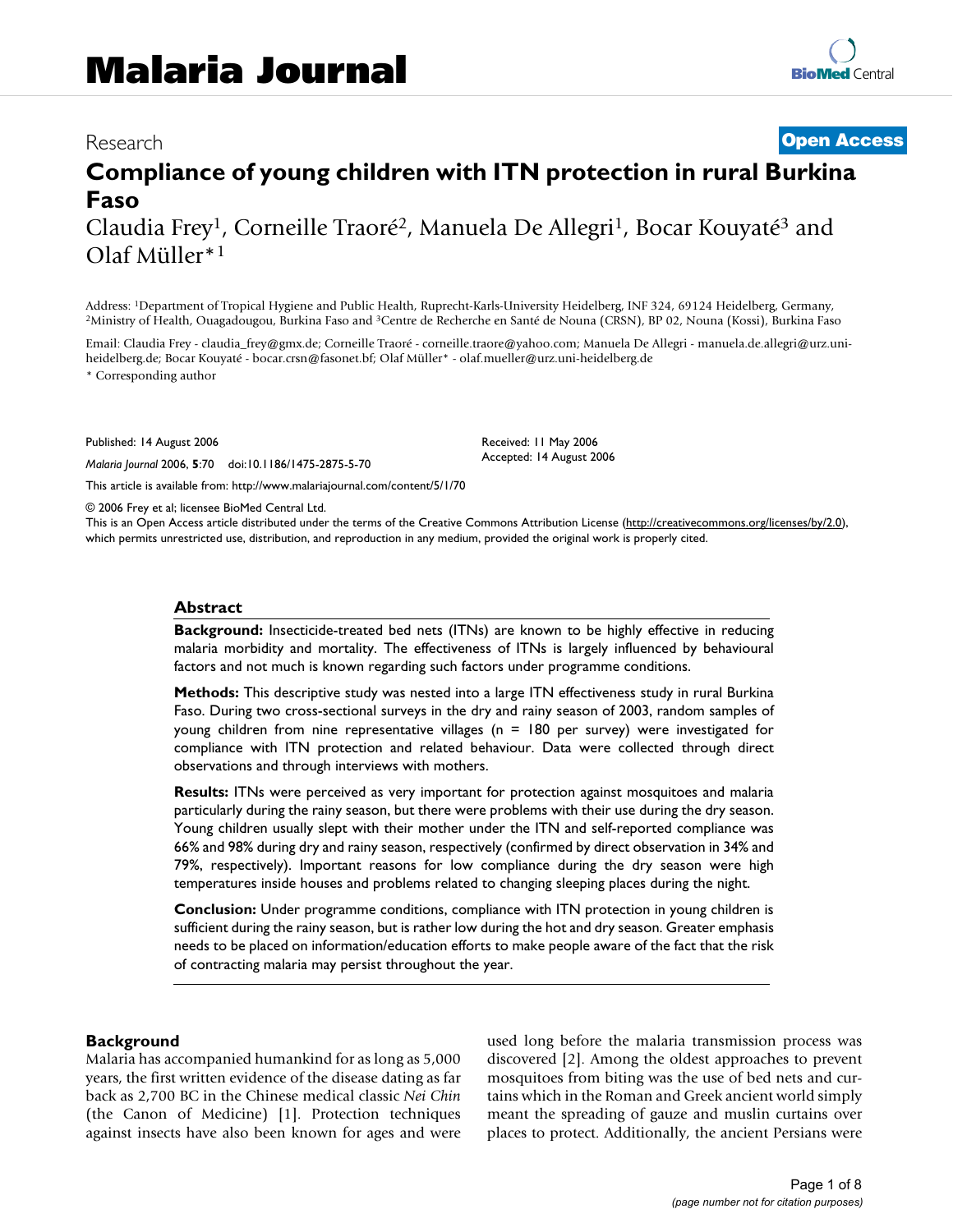said to destroy insects by using a powdered dried flower of a Dalmatian pyrethrum [3].

In recent years, these two techniques have been combined into the powerful tool of insecticide-impregnated bed nets and curtains (ITNs). ITNs have consistently been shown to be very effective and sustainable in reducing malaria morbidity and all-cause mortality in children of different malaria endemic areas [4-7]. They have also been shown to be highly cost-effective and are actually one of the most affordable control tools [8,9]. Moreover, the successful development of long-lasting ITNs avoids the regular retreatment of ITNs, every 6 to12 months, which was accompanied by a notoriously low compliance [10,11]. ITNs are considered one of the most important intervention of the global "Roll Back Malaria" partnership [12].

The impact of ITN interventions under real life conditions is known to be influenced by a number of important socio-economic, cultural and ecological determinants [13-16]. Most published reports are based on KAP (knowledge, attitudes, practice) surveys. Thus, research which is conducted prior to the intervention rarely addresses crucial questions such as compliance during the programme's course [17-22]. This paper presents findings from two cross-sectional surveys (dry and rainy season) on the compliance of young children with ITN protection, conducted during a major ITN effectiveness trial in rural Burkina Faso.

## **Methods**

### *Study area*

The study took place in the research area of the *Centre de Recherche en Santé de Nouna (CRSN)*, Burkina Faso between May and August 2003 [7]. Nouna, the capital of the Kossi Province, is situated about 280 km northwest of Ouagadougou. At the time of the study, the CRSN study area included Nouna town (a population of approximately 25,000) and a rural area of 41 villages (a population of approximately 35,000) [23]. The area itself is a dry orchard savanna, populated by subsistence farmers of different ethnic groups.

The rainy season usually lasts about five months from June to October with 600 mm to 800 mm of total rainfall. During this period the whole area becomes flooded, with the development of suitable *Anopheles* breeding sites, favouring the *Anopheles gambiae* complex and causing entomological inoculation rates (EIR) of 100 to 1,000 infected bites per person per year [24]. The dry season comprises both a cold dry season (November until February) and a hot dry season (March until May). The area is holoendemic for malaria, with most of the transmission taking place during or briefly after the rainy season [25].

#### *Study design*

This descriptive study was nested into a large ITN effectiveness trial which included all children of the rural CRSN study area born between 2000 and 2003 [7]. A total of 3,400 newborns from 41 villages were enrolled into this study and followed up for the long-term efficacy of ITN protection until their 5th birthday. Children were individually randomized to ITN protection from birth until their  $5<sup>th</sup>$  birthday (group A) versus from month six until their 5th birthday (group B). A prototype long-lasting ITN (PermaNet®) was used which was shown to be not really long-lasting [26]. As a consequence, all study ITNs were regularly re-treated with deltamethrin before the following rainy season [7]. Morbidity was followed up in cohort children of six sentinel villages ( $n = 420$ ), while mortality was followed up in all study villages using a mix of study-specific surveillance and the existing demographic surveillance system (DSS) [23,7]. Field staff was permanently based only in the six sentinel villages, but specific village informants had been selected to facilitate the collaboration between the population and the ITN trial study team in all 41 study villages.

This study comprised two cross-sectional surveys in nine representative villages of the overall 41 villages included in the ITN trial. Surveys took place in May 2003 (hot dry season) and July/August 2003 (rainy season). Results are based on answers to a comprehensive questionnaire combined with unannounced visits during sleeping hours.

### *Study participants*

After stratification for the three health-centre defined subareas, the nine study villages were selected from the 41 trial villages (excluding the six sentinel villages) to represent the study population in its socio-cultural, demographic and geographical diversity. In each of the nine survey villages and independently for the dry and rainy season survey respectively, 20 ITN trial children were randomly selected for this study from the list of the trial participants ( $n = 180$  per survey).

#### *Study procedures*

The surveys in the nine villages always started by direct observations during an unannounced visit of a trained field worker to the respective study household, who was accompanied by the responsible village informant. These visits took place in the late evening (around 9.00 PM) or early morning (around 5.00 AM), when young children are expected to sleep. During visits, the utilisation of ITNs was verified and noted down on a standardized form and additionally documented with a digital camera. At the same time, the families were informed about the timing of the research team's visit on the following day, when the forms and the digital camera were then handed over to the research team upon their arrival.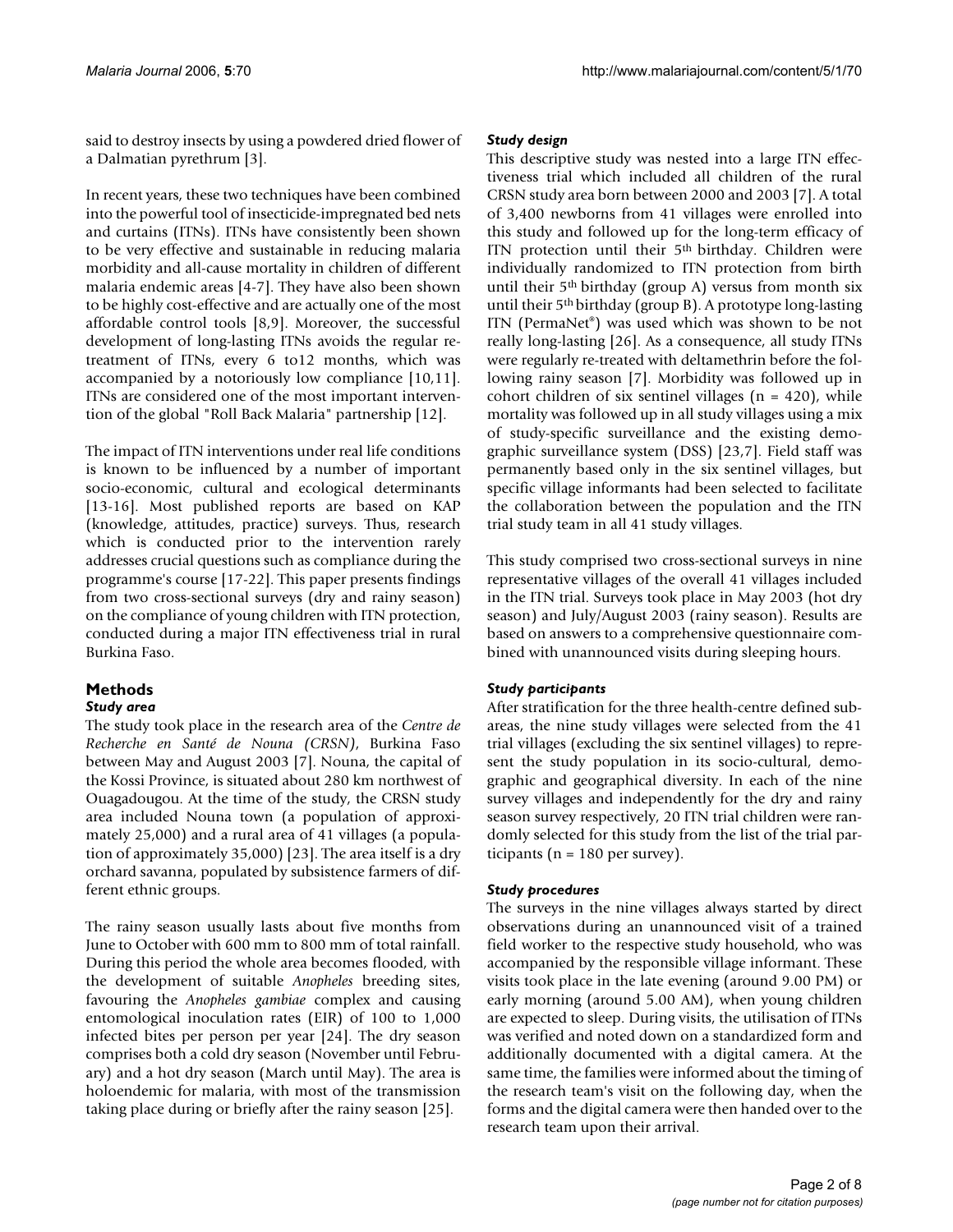A pre-tested structured questionnaire was then administered by the research team, consisting of a trained fieldworker and the investigator (CF), to the mothers/ caretakers of the study children. In addition to demographic and socio-economic parameters, the questions addressed mainly aspects of behaviour regarding malaria prevention and treatment with particular emphasis on specific ITN use.

ITN compliance was evaluated by the question '*Did the study child sleep under the ITN last night*?' as well as by the direct observations during the respective nights.

#### *Data management*

Data entry was done by the investigator (CF) directly after the survey visits. The data were analysed with EpiInfo 3.0 (October 2003) with simple proportions used to describe the parameters investigated.

### *Ethical aspects*

The study protocol was approved by the Ethical Committee of the Heidelberg University Medical School and the local Ethical Committee in Nouna, Burkina Faso. Informed community consent was sought through explanations and discussions during village meetings before the study was implemented. Oral informed consent from interviewees was a prerequisite for the interviews and the direct observations.

### **Results**

#### *Study population*

Table 1 shows the demographic characteristics of the study population. Approximately half of the study children were male and belonged to group A, with no differ-

**Table 1: Characteristics of the study populations by season**

ences between surveys. The mean age of study children was 23.1 months (range: 2 – 37 months). There were no major differences between children surveyed during the dry and rainy season time points with regard to age and ethnicity.

#### *Methods for mosquito and malaria control*

The study ITNs were found in all of the 360 households visited during the two surveys. Beside the one ITN given per household for protection of the cohort child against mosquitoes, 85/180 (47%) and 75/180 (42%) of respondents reported the existence of at least one additional, but untreated bed net in their household during the dry and the rainy season time points respectively. Respondents indicated that other physical barriers commonly employed to prevent mosquitoes from biting were covering clothes and/or light blankets, which were mentioned by virtually all interviewees. Moreover, 158/180 (88%) and 171/180 (95%) reported the use of insecticide coils or insecticide spray in their households during the dry and the rainy season time points respectively. Traditional methods such as using specific plants as mosquito repellents were mentioned by some 10% of caretakers, both during dry and rainy season time points. 4/180 (2%) and 23/180 (13%) of respondents mentioned evacuation of stagnant water for mosquito control during the dry and the rainy season time points respectively.

The use of modern and traditional malaria prevention medications was reported by ten percent of respondents. Chloroquine and antipyretics were the modern drugs used at irregular intervals for prevention, while specific plants for drinking and bathing were mentioned as traditional prevention methods.

|                           | Dry Season ( $n = 180$ ) | Rainy Season ( $n = 180$ ) |
|---------------------------|--------------------------|----------------------------|
| <b>Intervention group</b> |                          |                            |
| A                         | 92 (51%)                 | 82 (46%)                   |
| B                         | 88 (49%)                 | 98 (54%)                   |
| Sex                       |                          |                            |
| Male                      | 94 (52%)                 | 93 (52%)                   |
| Female                    | 86 (48%)                 | 87 (48%)                   |
| <b>Ethnicity</b>          |                          |                            |
| Bwaba                     | 28 (16%)                 | 30 (16%)                   |
| Marka                     | 52 (29%)                 | 59 (33%)                   |
| Mossi                     | 42 (23%)                 | 37 (21%)                   |
| Peulh                     | 53 (29%)                 | 48 (26%)                   |
| Other                     | 5(3%)                    | 6(4%)                      |
| Age                       |                          |                            |
| $0 - 6$ Months            | 3(2%)                    | 1(1%)                      |
| $7 - 12$ Months           | 23 (13%)                 | 30 (17%)                   |
| $13 - 24$ Months          | 58 (32%)                 | 74 (41%)                   |
| $25 - 36$ Months          | 96 (53%)                 | 69 (38%)                   |
| > 36 Months               | 0                        | 6(3%)                      |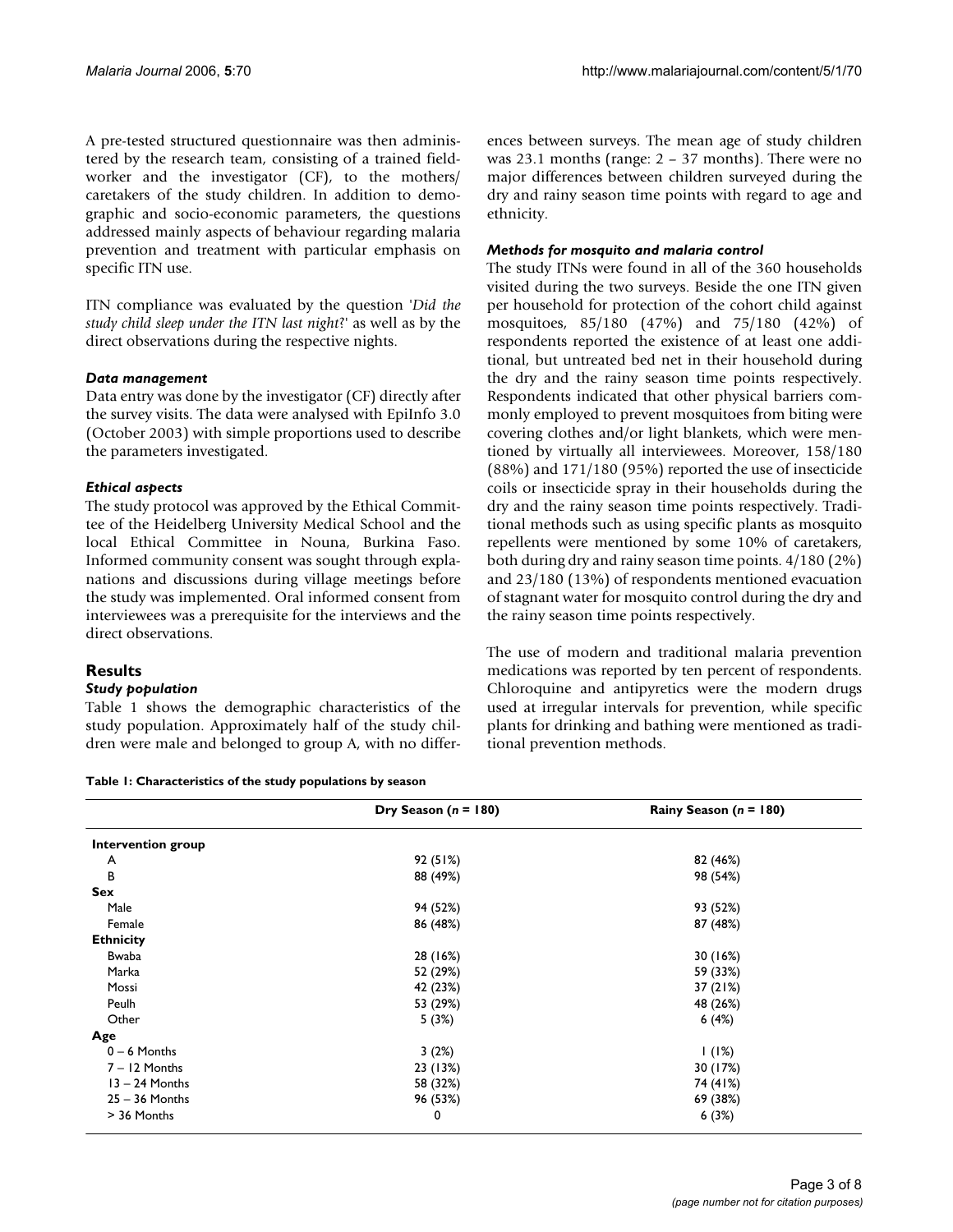#### *Perceived advantages and disadvantages of ITN*

The perceived advantages and disadvantages of ITN and bed net use in general were to a large degree dependent on the season. Table 2 shows the perceived advantages by season. Overall, a considerable proportion of respondents highly valued ITN with regard to protection against mosquitoes, other insects, larger animals (e.g. rats, snakes), malaria and other diseases, cold and dust, but also with regard to economic aspects of disease and insect control (reduced expenses due to less need for malaria drugs and insecticides). Most of these effects were more pronounced during the rainy season.

While 105/180 (58%) of respondents complained about the disadvantage of heat and the corresponding lack of convenience during the dry season, this proportion was only 15/180 (8%) during the rainy season. Practicability was influenced by the tendency to sleep outside the house during the dry season, the problems in fixing and keeping the bed net outside and the difficulty to remount the net in the early morning hours when many people withdraw inside the house due to falling temperatures. As a consequence, mothers and young children often slept either unprotected during the first or the second half of the night depending on where the bed net was mounted initially, the majority of them preferring to leave the net mounted in the house and to retire underneath when moving indoors early in the morning. Other stated reasons for not using the ITN during the dry season were the lack of mosquito nuisance in 13/180 (7%) and travelling in 5/180 (3%) of respondents.

### *ITN compliance*

Table 3 shows the directly observed and the caregiverreported compliance with ITN in young children by season. Observed as well as reported ITN use was much higher in the rainy season compared to the dry season. ITN use was always considerably over-reported compared to the observed ITN use, but this difference was more marked in the dry season. Part-time use of the ITN was only declared during the dry season survey.

Of the dry season respondents who clearly reported that the study child was not under ITN protection during the previous night, approximately half stated that the ITN had not been used for less then one week while one quarter gave periods up to one month and the other quarter for more than one month. The three rainy season respondents, who had reported that the child was not protected with the ITN during the previous night, all declared that this was an exception and that their children were usually sleeping under the ITN.

The reasons given for only part-time protection of children during the previous night of the dry season were mainly prolonged household activities during which the child is commonly carried on the back of the mother. Additionally, due to high temperatures inside the house where the ITN is situated, mothers and their children tend to sleep outside during the first night hours but few mount their net there. In those cases where the ITN was successfully installed outside the house, children were unprotected in the cold morning hours when the mothers moved back with them inside the house where nets were generally not remounted.

Direct observation revealed that people were very creative in fixing the ITNs both inside and outside the house. The great majority of the villagers usually managed to mount their nets correctly, only a few reported to sometimes use the ITN for a limited time period as a sort of "cover cloth" for the child when they do not have sufficient time to install it immediately. Of those who reported full compliance with ITN use, 67/118 (57%) and 117/177 (66%) said to tack it correctly under the mat or mattress during dry and rainy season surveys respectively. The proportion of ITN found to be tacked correctly under the mat/mattress during direct observations was 6/62 (10%) and 48/ 142 (34%) during the dry and rainy season surveys respectively.

#### *ITN sleeping patterns*

During the dry season, 104/180 (58%) of the study children slept primarily on mats set outside the house. Only a

**Table 2: Perceived advantages of ITN use in survey villages by season**

| Advantage                             | Dry Season $(n = 180)$ | Rainy Season ( $n = 180$ ) |  |
|---------------------------------------|------------------------|----------------------------|--|
| Protection against mosquito nuisance  | 180 (100%)             | 180 (100%)                 |  |
| Protection against malaria            | 135 (75%)              | 150 (83%)                  |  |
| Protection against other diseases     | 151 (84%)              | 177 (98%)                  |  |
| Protection against wind/cold          | 141 (78%)              | 153 (85%)                  |  |
| Protection against dust/trash         | 58 (32%)               | 96 (53%)                   |  |
| Protection against insects            | 116(64%)               | 179 (99%)                  |  |
| Protection against larger animals     | 43 (24%)               | 76 (42%)                   |  |
| Intimacy                              | 14(8%)                 | 13(7%)                     |  |
| Economy of malaria drugs/insecticides | 5(3%)                  | 73 (41%)                   |  |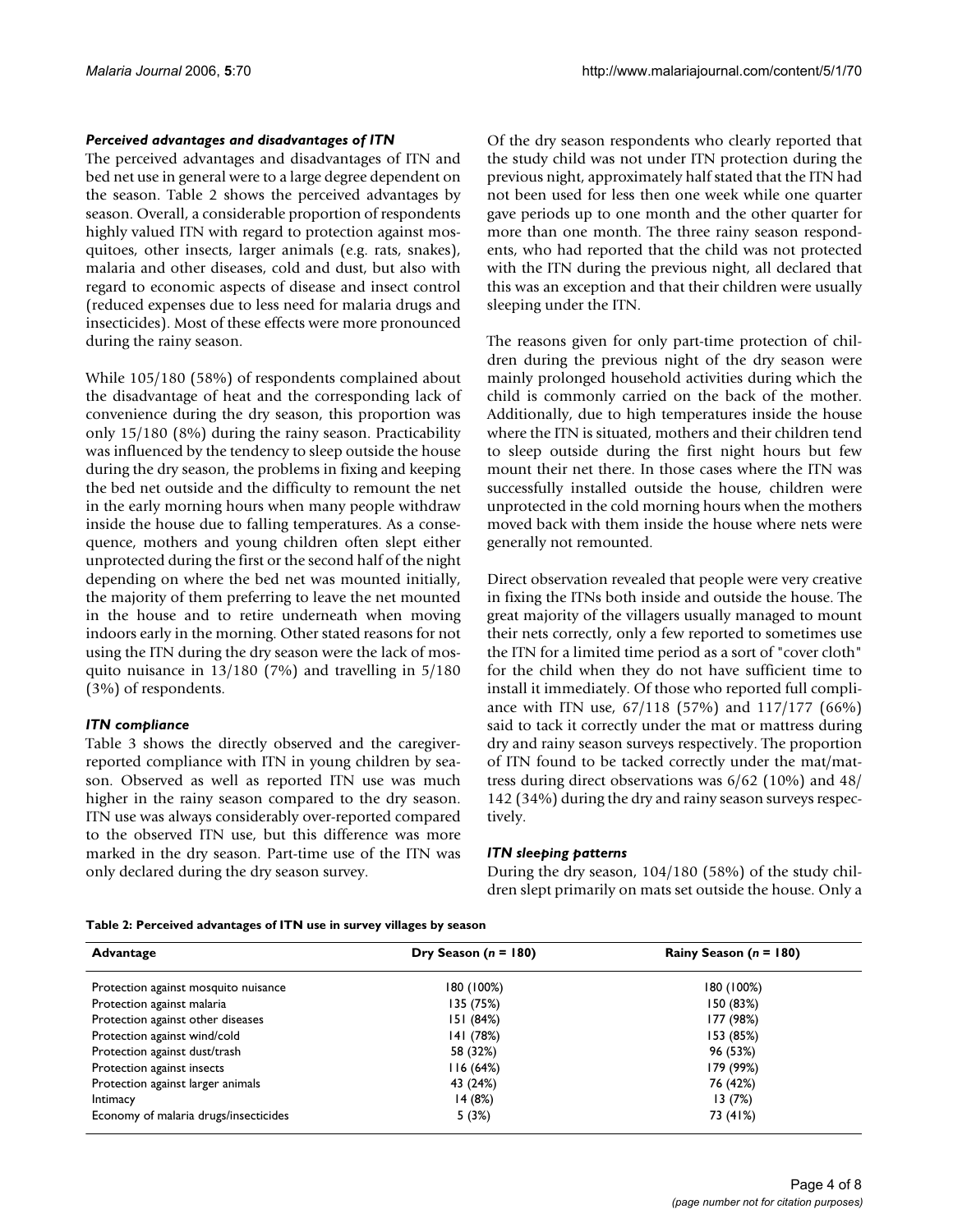|                                                                                                  | Dry Season $(n = 180)$       | Rainy Season $(n = 180)$  |
|--------------------------------------------------------------------------------------------------|------------------------------|---------------------------|
| Self-reported full-time ITN use during last night<br>Self-reported part-time ITN use during last | 18/180 (66%)<br>21/180 (12%) | 177/180 (98%)<br>$0(0\%)$ |
| night<br>Observed ITN use during last night                                                      | 62/180 (34%)                 | 142/180 (79%)             |

#### **Table 3: Compliance with ITN use in study children by season**

few households reported moving the actual beds outdoors. Children, however, were reported to use both mats and beds, as they were often moved between indoors and outdoors in the course of the night. This pattern was also confirmed by the direct observations. During the rainy season instead, 135/180 (75%) of children consistently slept on beds inside the house.

None of the study children slept alone under the ITN, instead they shared it in most occasions with their mother and eventually other siblings and only exceptionally with their father (Table 4). When children were found alone under the ITN during unannounced visits this was explained by their caretakers being busy with household activities. There was no evidence that an ITN had been taken away from the study child to be used solely by other persons in the household.

During the dry season, 99/118 (84%) of children were reportedly put under the ITN after dinner (usually between 7.00 and 8.00 PM) and 106/118 (90%) did stay there until sunrise (usually between 6.00 and 7.00 AM). During the rainy season, the corresponding figures were 150/177 (85%) and 161/177 (91%).

### **Discussion**

This study has explored factors related to the acceptance and use of ITN in a rural area of Burkina Faso and identified behavioural aspects that could influence the implementation of ITN in malaria control programmes. Unlike previous studies exploring compliance with ITN use [14,21,27-29], this study relied on the combined collection of self-reported information and direct observation. This method, which had found limited application only in early bed net trials [30-32], allows a better assessment of the extent to which self-reported information corresponds to people's actual behaviour. Therefore, the study provides further evidence that compliance with bed net use tends to be over-reported [30-32], especially during the dry season. One must consider, however, that in the study, compliance with bed net use was observed only at one specific point in time, making it impossible to exclude that the observation occurred just before the child was placed under the net or just after he/she had been removed from under the net.

The most encouraging finding emerging from the study relates to the fact that two years after the beginning of the trial, the ITNs which had been distributed were without exception still present in the 360 households visited on the occasion of this study. In addition, there was no evidence that an ITN had been taken away from the child to whom it had been assigned to be solely used by another household member. In virtually all instances, respondents reported that the ITN was jointly used by the study child, his/her siblings, and their mother. Such findings appear most favourable when considering that under similar circumstances, 28% of bed nets distributed free of charge in Burundi were found to be resold to neighbouring Tanzania [33].

In addition to the ITNs distributed as part of the trial, nontreated conventional bed nets were also found to be used by about 45% of study respondents. This figure confirms the net prevalence assessed at baseline prior to implementation of the ITN trial [34] and indicates that the study setting represents an African average. Net prevalence in fact has been found to vary across endemic regions from below 10% in Malawi, Zimbabwe, and Ghana [20,35,36] to over 90% in The Gambia and Mali [29,37].

| Table 4: Sleeping pattern of study children by season |  |  |  |
|-------------------------------------------------------|--|--|--|
|-------------------------------------------------------|--|--|--|

|                                  | Dry Season $(n = 118)^*$ | Rainy Sason ( $n = 177$ )* |
|----------------------------------|--------------------------|----------------------------|
| Child + mother                   | 59 (50%)                 | 78 (44%)                   |
| Child + mother + $\vert$ sibling | 52 (44%)                 | 80 (45%)                   |
| Child + mother + $2$ siblings    | 4(3%)                    | 12(7%)                     |
| Child + mother + father          | 2(2%)                    | 6(3%)                      |
| Child + father                   | $\mid$ (1%)              | 0                          |

\*only children reported to be compliant with the ITN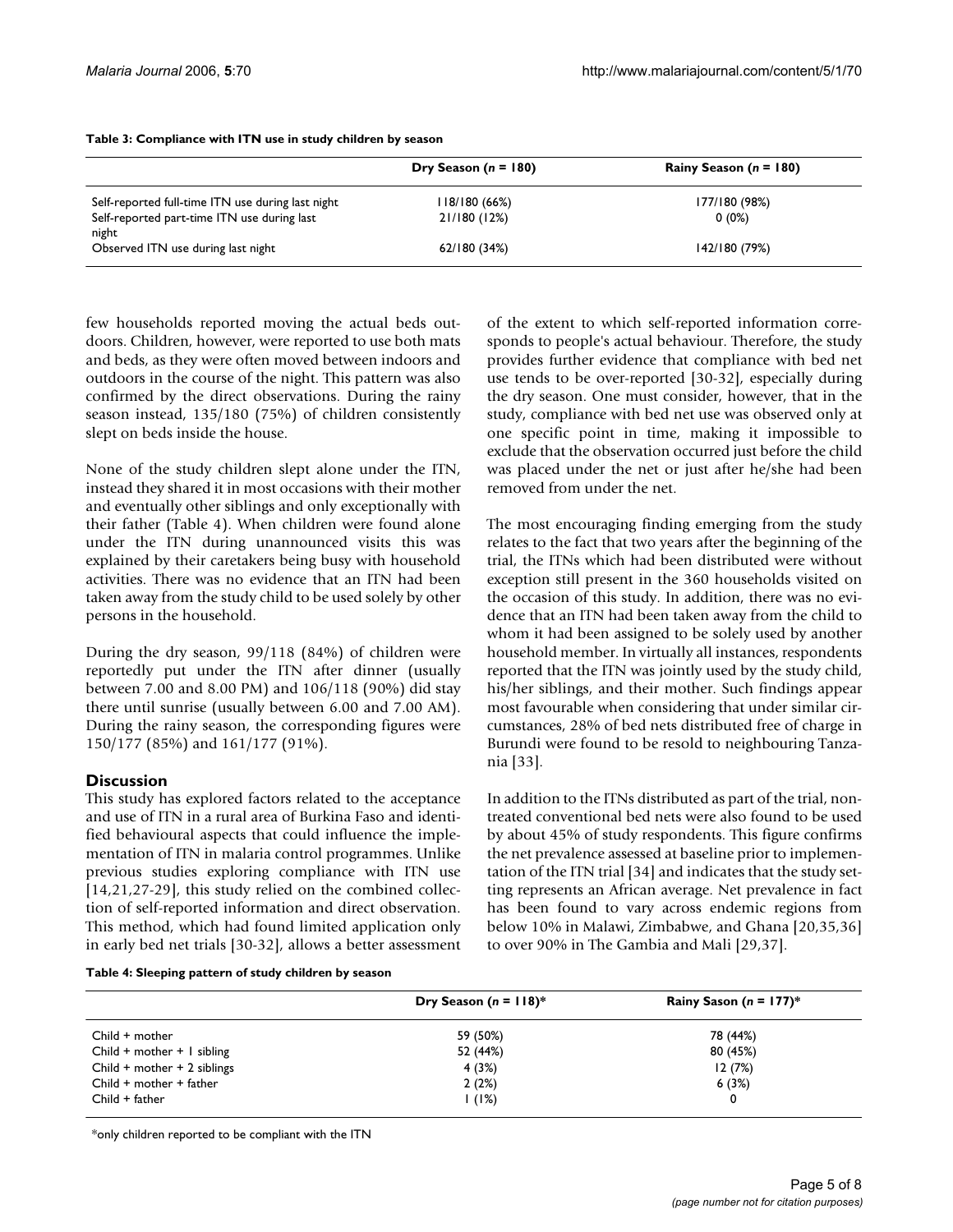The results from this study suggest that bed nets are used throughout the year, although important differences in compliance exist between the rainy and the dry season. Seasonal changes in temperature influence sleeping patterns and thus, as a consequence, people's bed net use. ITN compliance was found to be very high in the rainy season but to drop substantially in the hot dry season. Similar seasonal variations in the compliance with ITN use had already been observed across different endemic regions, indicating that bed net use may vary between 20 and 76 per cent during the hot dry season to over 90 per cent during the rainy season [14,21,27-29].

Asking respondents to motivate their decision to sleep or not to sleep under the net allowed a better understanding of possible obstacles to the continuous compliance with ITN use. Since children sleep with their mothers, changes in adult sleeping preferences and patterns across seasons inevitably influence whether the child is protected throughout the night. This study indicates a certain easiness to comply with ITN use during the rainy season when people sleep indoors. It also confirms previous findings citing heat is an obstacle to sleep indoor and under a net [19,38-40] and a preference to sleep outdoors during the hot dry season [28]. In addition, however, our study also deepens existing knowledge by detailing that even during the hot dry season, people may not sleep exclusively outdoors, but may move in and out of their house, depending on temperature changes during the course of the night. A similar sleeping pattern with varying sleeping places throughout the night had been found in northeast Ghana, but, though being discussed as a potential problem, was not considered to hamper bed net use [36]. Thus, the phenomenon of changes in sleeping places seems to be more widespread than supposed earlier, making it difficult for users to mount and dismount the net unless manufacturing techniques are modified to make the mounting and dismounting of the nets simpler and more convenient for users [41].

The totality of respondents in the study reported protection against mosquito nuisance as the primary reason for sleeping under a net. In line with findings from prior research, such wish to protect oneself from mosquito nuisance is also likely to explain why in combination with ITN use, people reported using a variety of other means of protection against mosquitoes, ranging from covering themselves with thick clothes and blankets [42,43] to using both traditional and modern insecticides [20,29,34,39]. Other reasons mentioned for using ITNs were protection against diseases, in particular malaria; protection against insects and small animals in general; protection against dust and the cold; and a wish to create an intimate setting. In line with previous research, these findings confirm that ITN use is motivated by the co-existence of a variety of reasons [33,39,44-46].

An interesting feature emerging from the study is the high percentage of respondents reporting that ITNs offer protection against malaria. In addition, a large percentage of respondents reported having spent less money on insecticides and malaria drugs following ITN use. This high awareness that ITN use reduces malaria transmission is most likely due to the fact that the distribution of the ITNs took place in an area which, thanks to a series of malaria studies including the ITN effectiveness trial, has been sensitized over a number of years on the importance of using ITNs to protect children from malaria. This finding represents an encouraging element for the development of communication and sensitization campaigns as it shows that when repeatedly and correctly informed, people do appreciate novel information on the advantages of ITN use even when malaria transmission may not necessarily be conceptualized in relation to mosquito bites [34,47,48].

Such high awareness that ITNs offer protection against malaria could potentially be used to enhance compliance with ITN use also during the hot dry season. Compliance with ITN use is in fact likely to drop in the hot dry season as net use becomes rather inconvenient due to climatic changes and as the incentive to protect oneself from mosquito nuisance is reduced given the lower mosquito density [14,29,49]. At such moment in the year, however, people could be motivated to use ITN if they gained appreciation of the fact that although not as high as during the rainy season, the risk of contracting malaria persists throughout the year. The fact that respondents reported the use of both traditional and modern remedies at intermittent intervals as malaria prophylaxis offers an additional powerful indication of how people appreciate the need to prevent the disease and are willing to invest to adopt behaviours which are conducive towards such prevention.

### **Conclusion**

The effectiveness of ITN interventions depends to a large degree on human behaviour as a factor in health, influenced by socio-cultural traditions as well as economic and environmental determinants. The failure of previous malaria control programmes has been attributed to the lack of adequate consideration given to these aspects which must be taken into account and should be routinely incorporated as an essential feature into control programmes.

In conclusion, compliance with ITN protection in young children under programme conditions was shown to be sufficient during the rainy season but rather low during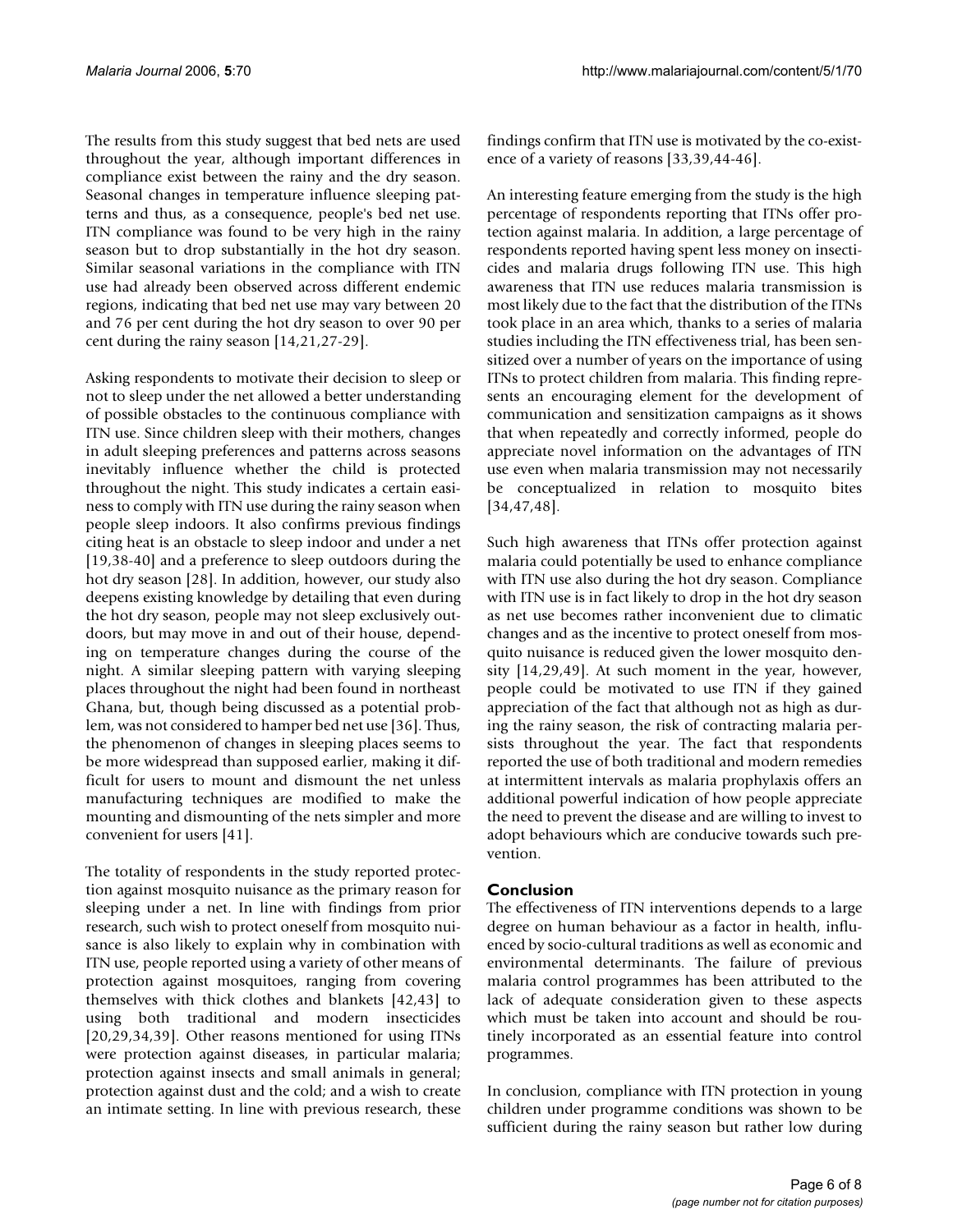the hot and dry season in a malaria holoendemic area of Burkina Faso. Greater emphasis needs to be placed on information/education efforts to make people aware of the fact that the risk of contracting malaria often persists throughout the year.

#### **Authors' contributions**

C Frey, C Traoré, B Kouyaté and O Müller designed the study. C Frey and C Traoré conducted and supervised the field work. C Frey, M De Allegri and O Müller analysed the data. All authors contributed to the writing of the paper. O Müller was the principal investigator.

#### **Acknowledgements**

The study was supported by the German Science Foundation (DFG, SFB 544) at the Ruprecht-Karls-University Heidelberg.

#### **References**

- 1. Tayles N: **[Anemia, genetic diseases, and malaria in Southeast](http://www.ncbi.nlm.nih.gov/entrez/query.fcgi?cmd=Retrieve&db=PubMed&dopt=Abstract&list_uids=8876811) [Asia.](http://www.ncbi.nlm.nih.gov/entrez/query.fcgi?cmd=Retrieve&db=PubMed&dopt=Abstract&list_uids=8876811)** *Am J Phys Anthropol* 1996, **101:**11-27.
- 2. Lindsay SW, Gibson ME: **[Bed nets Revisited Old Idea, New](http://www.ncbi.nlm.nih.gov/entrez/query.fcgi?cmd=Retrieve&db=PubMed&dopt=Abstract&list_uids=15462999) [Angle.](http://www.ncbi.nlm.nih.gov/entrez/query.fcgi?cmd=Retrieve&db=PubMed&dopt=Abstract&list_uids=15462999)** *Parasitol Today* 1988, **4:**270-272.
- 3. Poser CM, Bruyn GW: **The General History of Malaria.** In *An illustrated history of malaria* Edited by: Poser CM, Bruyn GW. New York: Parthenon Publishing Group; 1999:121-125.
- 4. Diallo DA, Cousens SN, Cuzin-Ouattara N, Nebié I, Ilboudo-Sanogo E, Esposito F: **[Child mortality in a West African population](http://www.ncbi.nlm.nih.gov/entrez/query.fcgi?cmd=Retrieve&db=PubMed&dopt=Abstract&list_uids=15042229) [protected with insecticide-treated curtains for a period of up](http://www.ncbi.nlm.nih.gov/entrez/query.fcgi?cmd=Retrieve&db=PubMed&dopt=Abstract&list_uids=15042229) [to 6 years.](http://www.ncbi.nlm.nih.gov/entrez/query.fcgi?cmd=Retrieve&db=PubMed&dopt=Abstract&list_uids=15042229)** *Bull World Health Organ* 2004, **82:**85-91.
- 5. Lindblade KA, Eisele TP, Gimnig JE, Alaii JA, Odhiambo F, ter Kuile FO, Hawley WA, Wannemuehler KA, Philipps-Howard PA, Rosen DH, Nahlen BL, Terlouw DJ, Adazu K, Vulule JM, Slutsker L: **Sustainability of reductions in malaria transmission and infant mortality in Western Kenya with use of insecticide-treated bed nets.** *J Am Med Assoc* 2004, **291:**2571-2580.
- 6. Lengeler C: **[Insecticide-treated nets for malaria control: real](http://www.ncbi.nlm.nih.gov/entrez/query.fcgi?cmd=Retrieve&db=PubMed&dopt=Abstract&list_uids=15042228) [gains.](http://www.ncbi.nlm.nih.gov/entrez/query.fcgi?cmd=Retrieve&db=PubMed&dopt=Abstract&list_uids=15042228)** *Bull World Health Organ* 2004, **82:**84.
- Müller O, Traoré C, Kouyaté B, Yé Y, Frey C, Coulibaly B, Becher H: **[Effects of insecticide-treated bed nets during early infancy in](http://www.ncbi.nlm.nih.gov/entrez/query.fcgi?cmd=Retrieve&db=PubMed&dopt=Abstract&list_uids=16501729) an African area of intense malaria transmission: a rand[omized controlled trial.](http://www.ncbi.nlm.nih.gov/entrez/query.fcgi?cmd=Retrieve&db=PubMed&dopt=Abstract&list_uids=16501729)** *Bull World Health Organ* 2006, **84:**120-126.
- 8. Curtis C, Maxwell C, Lemnge M, Kilama WL, Steketee RW, Hawley W, Bergevin Y, Campbell CC, Sachs J, Teklehaimanot A, Ochola S, Guyatt H, Snow RW: **[Scaling-up coverage with insecticide](http://www.ncbi.nlm.nih.gov/entrez/query.fcgi?cmd=Retrieve&db=PubMed&dopt=Abstract&list_uids=12726981)[treated nets against malaria in Africa: who should pay?](http://www.ncbi.nlm.nih.gov/entrez/query.fcgi?cmd=Retrieve&db=PubMed&dopt=Abstract&list_uids=12726981)** *Lancet Infect Dis* 2003, **3:**304-307.
- 9. Goodman C, Coleman P, Mills A: **[Cost-effectiveness of malaria](http://www.ncbi.nlm.nih.gov/entrez/query.fcgi?cmd=Retrieve&db=PubMed&dopt=Abstract&list_uids=10437867) [control in sub-Saharan Africa.](http://www.ncbi.nlm.nih.gov/entrez/query.fcgi?cmd=Retrieve&db=PubMed&dopt=Abstract&list_uids=10437867)** *Lancet* 1999, **354:**378-385.
- 10. D'Alessandro U: **[Insecticide-treated bed nets to prevent](http://www.ncbi.nlm.nih.gov/entrez/query.fcgi?cmd=Retrieve&db=PubMed&dopt=Abstract&list_uids=11157510) [malaria. The challenge lies in implementation.](http://www.ncbi.nlm.nih.gov/entrez/query.fcgi?cmd=Retrieve&db=PubMed&dopt=Abstract&list_uids=11157510)** *BMJ* 2001, **322:**249-250.
- 11. Guillet P, Alnwick D, Cham MK, Neira M, Zaim M, Heymann D: **[Long-lasting treated mosquito nets: a breakthrough in](http://www.ncbi.nlm.nih.gov/entrez/query.fcgi?cmd=Retrieve&db=PubMed&dopt=Abstract&list_uids=11693984) [malaria prevention.](http://www.ncbi.nlm.nih.gov/entrez/query.fcgi?cmd=Retrieve&db=PubMed&dopt=Abstract&list_uids=11693984)** *Bull World Health Organ* 2001, **79:**998.
- 12. Nabarro DN, Tayler EM: **[The 'Roll Back Malaria' Campaign.](http://www.ncbi.nlm.nih.gov/entrez/query.fcgi?cmd=Retrieve&db=PubMed&dopt=Abstract&list_uids=9669961)** *Science* 1998, **280:**2067-2068.
- 13. Rashed S, Johnson H, Dongier P, Gbaguidi C, Laleye S, Tchobo S, Gyorkos TW, Maclean JD, Moreau R: **[Determinants of the Per](http://www.ncbi.nlm.nih.gov/entrez/query.fcgi?cmd=Retrieve&db=PubMed&dopt=Abstract&list_uids=10475665)[methrin Impregnated Bed nets \(PIB\) in the Republic of](http://www.ncbi.nlm.nih.gov/entrez/query.fcgi?cmd=Retrieve&db=PubMed&dopt=Abstract&list_uids=10475665) Benin: the role of women in the acquisition and utilization of [PIBs.](http://www.ncbi.nlm.nih.gov/entrez/query.fcgi?cmd=Retrieve&db=PubMed&dopt=Abstract&list_uids=10475665)** *Soc Sci Med* 1999, **49:**993-1005.
- 14. Binka FM, Adongo P: **[Acceptability and use of insecticide](http://www.ncbi.nlm.nih.gov/entrez/query.fcgi?cmd=Retrieve&db=PubMed&dopt=Abstract&list_uids=9217706) [impregnated bed nets in northern Ghana.](http://www.ncbi.nlm.nih.gov/entrez/query.fcgi?cmd=Retrieve&db=PubMed&dopt=Abstract&list_uids=9217706)** *Trop Med Int Health* 1997, **2:**499-507.
- 15. Zimicki S: **Promotion in Sub-Saharan Africa.** In *Net Gain. A New Method for Preventing Malaria Deaths* Edited by: Lengeler C, Cattani J, de Savigny D. Geneva: WHO; 1996:111-148.
- 16. Winch PJ, Makemba AM, Kamazima SR, Lwihula GK, Lubega P, Minjas JN, Shiff CJ: **[Seasonal variation in the perceived risk of malaria:](http://www.ncbi.nlm.nih.gov/entrez/query.fcgi?cmd=Retrieve&db=PubMed&dopt=Abstract&list_uids=8066488)**

**[implications for the promotion of insecticide-impregnated](http://www.ncbi.nlm.nih.gov/entrez/query.fcgi?cmd=Retrieve&db=PubMed&dopt=Abstract&list_uids=8066488) [bed nets.](http://www.ncbi.nlm.nih.gov/entrez/query.fcgi?cmd=Retrieve&db=PubMed&dopt=Abstract&list_uids=8066488)** *Soc Sci Med* 1994, **39:**63-75.

- 17. Miguel CA, Tallo VL, Manderson L, Lansang MA: **[Local knowledge](http://www.ncbi.nlm.nih.gov/entrez/query.fcgi?cmd=Retrieve&db=PubMed&dopt=Abstract&list_uids=10080362) [and treatment of malaria in Agusan del Sur, The Philippines.](http://www.ncbi.nlm.nih.gov/entrez/query.fcgi?cmd=Retrieve&db=PubMed&dopt=Abstract&list_uids=10080362)** *Soc Sci Med* 1999, **48:**607-618.
- 18. Ahorlu CK, Dunyo AK, Afari EA, Koram KA, Nkrumah FK: **[Malaria](http://www.ncbi.nlm.nih.gov/entrez/query.fcgi?cmd=Retrieve&db=PubMed&dopt=Abstract&list_uids=9217705)[related beliefs and behaviour in southern Ghana: implica](http://www.ncbi.nlm.nih.gov/entrez/query.fcgi?cmd=Retrieve&db=PubMed&dopt=Abstract&list_uids=9217705)[tions for treatment, prevention and control.](http://www.ncbi.nlm.nih.gov/entrez/query.fcgi?cmd=Retrieve&db=PubMed&dopt=Abstract&list_uids=9217705)** *Trop Med Int Health* 1997, **2:**488-498.
- 19. Brieger WR, Nwankwo E, Ezike VI, Sexton JD, Breman JG, Parker KA, Ekanem OJ, Robinson T: **Social and behavioural baseline for guiding implementation of an efficacy trail of insecticide impregnated bed nets for malaria control at Nsukka, Nigeria.** *Intern Quarterly Comm Health Educ* 1996, **16:**47-61.
- 20. Vundule C, Mharakurwa S: **[Knowledge, practices and percep](http://www.ncbi.nlm.nih.gov/entrez/query.fcgi?cmd=Retrieve&db=PubMed&dopt=Abstract&list_uids=8653816)[tions about malaria in rural communities of Zimbabwe: rel](http://www.ncbi.nlm.nih.gov/entrez/query.fcgi?cmd=Retrieve&db=PubMed&dopt=Abstract&list_uids=8653816)[evance to malaria control.](http://www.ncbi.nlm.nih.gov/entrez/query.fcgi?cmd=Retrieve&db=PubMed&dopt=Abstract&list_uids=8653816)** *Bull World Health Organ* 1996, **74:**55-60.
- 21. Klein RE, Weller SC, Zeissig R, Richards FO, Ruebush TK II: **[Knowl](http://www.ncbi.nlm.nih.gov/entrez/query.fcgi?cmd=Retrieve&db=PubMed&dopt=Abstract&list_uids=7771601)[edge, beliefs and practices in relation to malaria transmis](http://www.ncbi.nlm.nih.gov/entrez/query.fcgi?cmd=Retrieve&db=PubMed&dopt=Abstract&list_uids=7771601)[sion and vector control in Guatemala.](http://www.ncbi.nlm.nih.gov/entrez/query.fcgi?cmd=Retrieve&db=PubMed&dopt=Abstract&list_uids=7771601)** *Am J Trop Med Hyg* 1995, **52:**383-388.
- 22. Ettling M, Steketee RW, Macheso A, Schultz LJ, Nyasulu Y, Chitsulo L: **Malaria knowledge, attitudes and practices in Malawi: sur-<br>vey population characteristics. Trop Med Parasitol 1994,**  $vey$  population characteristics. **45:**57-60.
- 23. Kynast-Wolf G, Hammer GP, Müller O, Kouyaté B, Becher H: **[Sea](http://www.ncbi.nlm.nih.gov/entrez/query.fcgi?cmd=Retrieve&db=PubMed&dopt=Abstract&list_uids=15789449)[son of death, and of birth, predict patterns of mortality in](http://www.ncbi.nlm.nih.gov/entrez/query.fcgi?cmd=Retrieve&db=PubMed&dopt=Abstract&list_uids=15789449) [Burkina Faso.](http://www.ncbi.nlm.nih.gov/entrez/query.fcgi?cmd=Retrieve&db=PubMed&dopt=Abstract&list_uids=15789449)** *Int J Epidemiol* 2005, **34:**1-9.
- 24. Traoré C: **Epidemiology of malaria in a holoendemic area of rural Burkina Faso.** In *PhD Thesis* Ruprecht-Karls-University Heidelberg, Department for Tropical Hygiene and Public Health; 2003.
- 25. Müller O, Becher H, van Zweeden AB, Yé Y, Diallo DA, Konaté AT, Gbangou A, Kouyaté B, Garenne M: **[Effect of zinc supplementa](http://www.ncbi.nlm.nih.gov/entrez/query.fcgi?cmd=Retrieve&db=PubMed&dopt=Abstract&list_uids=11141128)[tion on malaria and other causes of morbidity in West Afri](http://www.ncbi.nlm.nih.gov/entrez/query.fcgi?cmd=Retrieve&db=PubMed&dopt=Abstract&list_uids=11141128)can children: a randomised double blind placebo controlled [trial.](http://www.ncbi.nlm.nih.gov/entrez/query.fcgi?cmd=Retrieve&db=PubMed&dopt=Abstract&list_uids=11141128)** *BMJ* 2001, **322:**1-6.
- 26. Müller O, Ido K, Traoré C: **[Evaluation of a prototype long-last](http://www.ncbi.nlm.nih.gov/entrez/query.fcgi?cmd=Retrieve&db=PubMed&dopt=Abstract&list_uids=12474472)[ing insecticide-treated mosquito net under field conditions](http://www.ncbi.nlm.nih.gov/entrez/query.fcgi?cmd=Retrieve&db=PubMed&dopt=Abstract&list_uids=12474472) [in rural Burkina Faso.](http://www.ncbi.nlm.nih.gov/entrez/query.fcgi?cmd=Retrieve&db=PubMed&dopt=Abstract&list_uids=12474472)** *Trans R Soc Trop Med Hyg* 2002, **96:**483-484.
- 27. Rodríguez AD, Penilla RP, Henry-Rodríguez M, Hemingway J, Betanzos AF, Hernández-Avila JE: **Knowledge and beliefs about malaria transmission and practices for vector control in Southern Mexico.** *Salud Pública de México* 2003, **45:**110-116.
- 28. Hewitt SE, Farhan M, Urhaman H, Muhammad N, Kamal M, Rowland MW: **[Self-protection from malaria vectors in Pakistan: an](http://www.ncbi.nlm.nih.gov/entrez/query.fcgi?cmd=Retrieve&db=PubMed&dopt=Abstract&list_uids=8758148) [evaluation of popular existing methods and appropriate new](http://www.ncbi.nlm.nih.gov/entrez/query.fcgi?cmd=Retrieve&db=PubMed&dopt=Abstract&list_uids=8758148) [techniques in Afghan refugee communities.](http://www.ncbi.nlm.nih.gov/entrez/query.fcgi?cmd=Retrieve&db=PubMed&dopt=Abstract&list_uids=8758148)** *Ann Trop Med Parasitol* 1996, **90:**337-344.
- 29. Aikins MK, Pickering H, Alonso PL, D'Alessandro U, Lindsay SW, Todd J, Greenwood BM: **[A malaria control trial using insecti](http://www.ncbi.nlm.nih.gov/entrez/query.fcgi?cmd=Retrieve&db=PubMed&dopt=Abstract&list_uids=8212106)[cide-treated bed nets and targeted chemoprophylaxis in a](http://www.ncbi.nlm.nih.gov/entrez/query.fcgi?cmd=Retrieve&db=PubMed&dopt=Abstract&list_uids=8212106) rural area of The Gambia, West Africa. Perceptions of the causes of malaria and of its treatment and prevention in the [study area.](http://www.ncbi.nlm.nih.gov/entrez/query.fcgi?cmd=Retrieve&db=PubMed&dopt=Abstract&list_uids=8212106)** *Trans R Soc Trop Med Hyg* 1993, **87(Suppl 2):**25-30.
- 30. Leake DW Jr, Hii JLK: **[Giving bed nets "fair" tests in field trials](http://www.ncbi.nlm.nih.gov/entrez/query.fcgi?cmd=Retrieve&db=PubMed&dopt=Abstract&list_uids=2699084) [against malaria: a case from Sabah, East Malaysia.](http://www.ncbi.nlm.nih.gov/entrez/query.fcgi?cmd=Retrieve&db=PubMed&dopt=Abstract&list_uids=2699084)** *Southeast Asian J Trop Med Public Health* 1989, **20:**379-384.
- 31. Sexton JD, Ruebush TK II, Brandling-Bennett AD, Breman JG, Roberts JM, Odera JS, Were JBO: **[Permethrin-impregnated curtains and](http://www.ncbi.nlm.nih.gov/entrez/query.fcgi?cmd=Retrieve&db=PubMed&dopt=Abstract&list_uids=2200287) [bed-nets prevent malaria in Western Kenya.](http://www.ncbi.nlm.nih.gov/entrez/query.fcgi?cmd=Retrieve&db=PubMed&dopt=Abstract&list_uids=2200287)** *Am J Trop Med Hyg* 1990, **43:**11-18.
- 32. Linhua T, Manderson L, Da D, Kaichen W, Xianzheng C, Changxiong L, Zhengcheng G, Ke-an W: **[Social Aspects of Malaria in Heping,](http://www.ncbi.nlm.nih.gov/entrez/query.fcgi?cmd=Retrieve&db=PubMed&dopt=Abstract&list_uids=7785525) [Hainan.](http://www.ncbi.nlm.nih.gov/entrez/query.fcgi?cmd=Retrieve&db=PubMed&dopt=Abstract&list_uids=7785525)** *Acta Trop* 1995, **59:**41-53.
- 33. Van Bortel W, Barutwanayo M, Delacollette C, Coosemans M: **[Moti](http://www.ncbi.nlm.nih.gov/entrez/query.fcgi?cmd=Retrieve&db=PubMed&dopt=Abstract&list_uids=8673825)[vation à l'acquisition des moustiquaires impregnées dans](http://www.ncbi.nlm.nih.gov/entrez/query.fcgi?cmd=Retrieve&db=PubMed&dopt=Abstract&list_uids=8673825) [une zone à paludisme stable au Burundi.](http://www.ncbi.nlm.nih.gov/entrez/query.fcgi?cmd=Retrieve&db=PubMed&dopt=Abstract&list_uids=8673825)** *Trop Med Int Health* 1996, **1:**71-80.
- 34. Okrah J, Traoré C, Palé A, Sommerfeld J, Müller O: **Community factors associated with malaria prevention by mosquito nets: an exploratory study in rural Burkina Faso.** *Trop Med Int Health* 2002, **7:**40-248.
- 35. Ziba C, Slutsker L, Chitsulo L, Steketee RW: **Use of malaria prevention measures in Malawian households.** *Trop Med Intern Health* 1994, **45:**70-73.